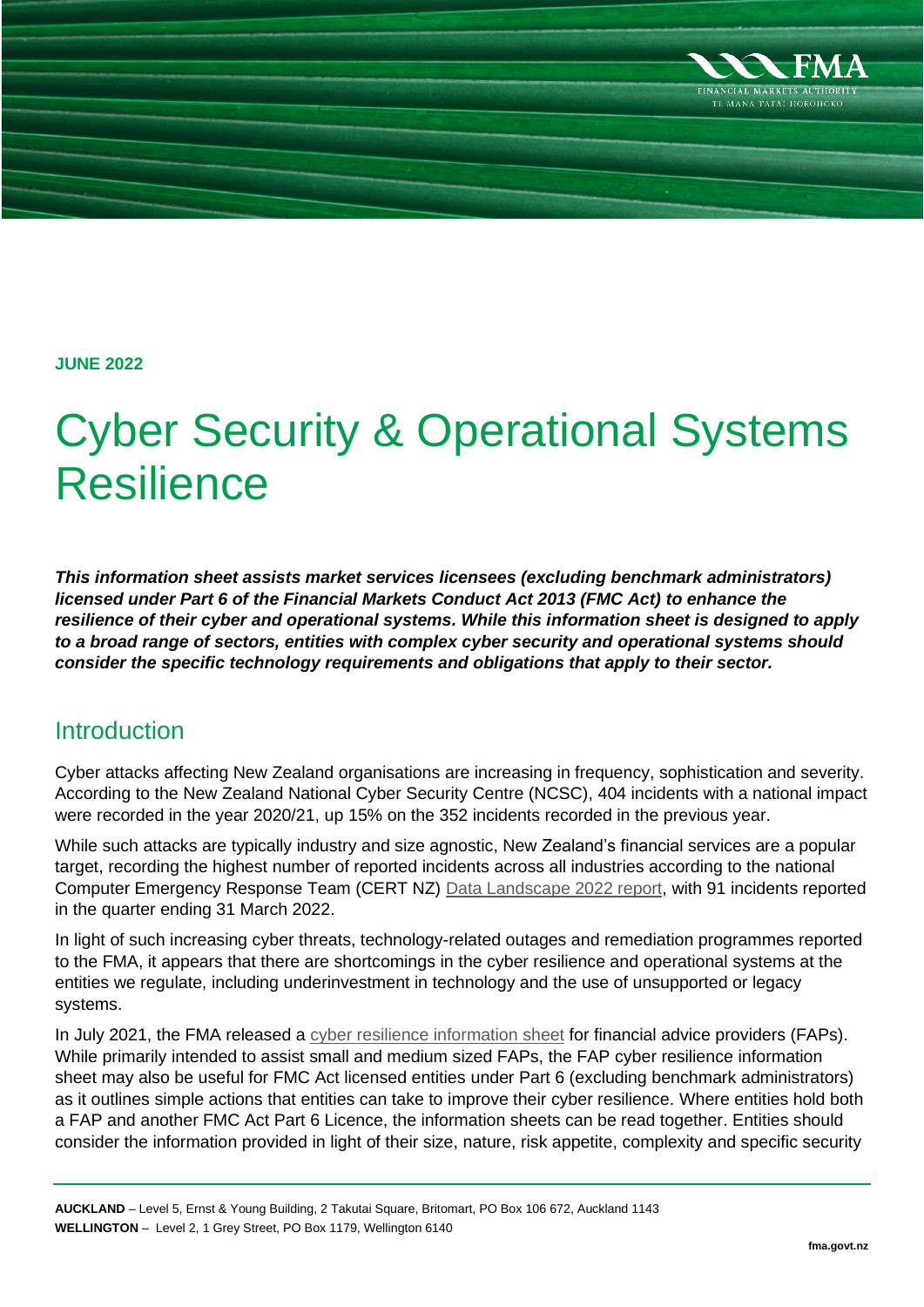risks, when designing what cyber security and operational systems resilience policies, processes, and controls are appropriate for their organisation.

# 2019 review of cyber resilience

In 2019, the FMA published a thematic review of cyber [resilience in FMA-regulated entities,](https://www.fma.govt.nz/assets/Guidance/Cyber-resilience-in-FMA-regulated-financial-services.pdf) which utilised the US National Institute of Standards and Technology's (NIST) [Cybersecurity Framework,](https://www.nist.gov/cyberframework) for entities to self-assess their cyber resilience maturity across five core cyber security functions: Identify, Protect, Detect, [Respond, and Recover.](https://www.nist.gov/cyberframework/online-learning/five-functions)

Our thematic review found most participants were aware of the increasing cyber security risk and had selfassessed themselves as being highly capable of protecting against, and recovering from, such threats. However, participating entities did not rate themselves highly in terms of detecting and responding to cyber threats. Participants also predicted that their cyber resilience was generally expected to improve over the following two years.

The review highlighted our expectations around cyber and operational resilience and recommended that licensed entities use a recognised cyber security framework, tailored to their organisation, to assist with the planning, managing and prioritisation of cyber resilience. It also highlighted the importance of having an established response and recovery plan in place.

Following the thematic, we expected entities to reflect on our findings and, where necessary, improve their cyber resilience capabilities.

# Standard conditions

All FMC Act entities licensed by the FMA under Part 6 (excluding financial advice providers) are subject to a standard condition on compliance, as outlined in the standard conditions for each licence type, requiring them "to have, at all times, adequate and effective systems, policies, processes and controls that are likely to ensure you will meet your market services licensee obligations in an effective manner".

Additionally, to be licensed, all FMC Act Part 6 licensed entities (excluding financial advice providers) must meet the minimum standard for operational infrastructure as outlined in the licensing guide for each licence type. This specifically states that "IT systems used to deliver the licensed market service must be secure and reliable. Your arrangements ensure they perform efficiently and the associated risks are managed".

Based on the above, our expectation is that entities have adequate technology architecture, cyber security systems, processes and controls in place to ensure their technology risks are being managed and their licensed services obligations are continuing to be met. This also includes an expectation that systems processes and controls are tested and assessed on a regular basis to ensure that their data and technology systems are secure and operating effectively.

For FAPs, the FMA's November 2020 ['Standard Conditions for full financial advice provider licences'](https://www.fma.govt.nz/assets/Consultations/Standard-Conditions-for-full-FAP-licences.pdf) prescribes specific obligations for business continuity and technology systems. The FMA's July 2021 ['Developing cyber resilience for financial advice providers'](https://www.fma.govt.nz/assets/Guidance/Developing-cyber-resilience-for-financial-advice-providers.pdf) information sheet provides further detail on the FMA's expectations in meeting this obligation.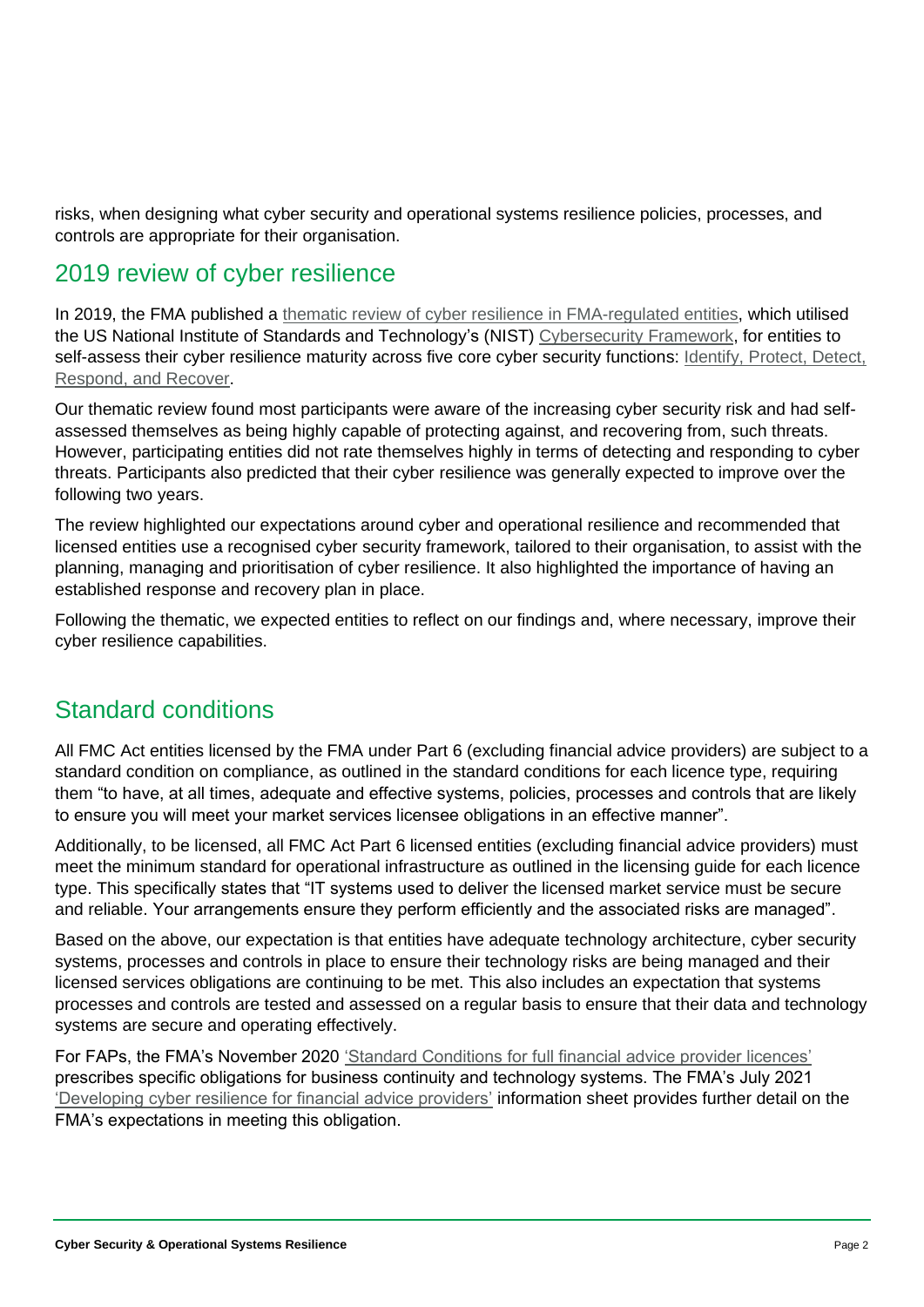# Future focus on cyber and systems resilience

Given the increasing digitisation of financial services, the growing prevalence of cyber attacks and the increasing numbers of technology incidents reported to the FMA, we have heightened our focus on licensed entities' cyber and operational resilience. As outlined in our [annual corporate plan for FY21/22,](https://www.fma.govt.nz/assets/Reports/2021-22-Annual-Corporate-Plan.pdf) we will be enhancing our regulatory approach to cyber and operational resilience, including reviewing entity obligations, enhancing our monitoring approach, and engaging with stakeholders and other regulators to raise awareness and capability.

# Cyber resilience and operational systems risk management

Part 6 FMC Act licensed entities (excluding benchmark administrators) should have effective cyber security and operational systems resilience controls, processes, policies and people capability in place. This includes being aware of the risks that potentially impact their organisation including supply chain risk and understanding their own capabilities. Entities should have appropriate governance, training, incident response management, reporting and remediation structures in place.

## **Understanding cyber and technology systems resilience capabilities**

On an ongoing basis, entities should take steps to understand and regularly review their cyber resilience and technology capabilities in order to identify vulnerabilities specific to their organisation. Cyber security controls, processes and policies should be reviewed, tested and updated frequently, especially in light of any changes in the organisation, or trends in the threat landscape. This will ensure that each entity maintains an appropriate level of information security, technology capability and maturity, in accordance with its risk appetite.

Similar to the self-assessment exercise in the FMA's 2019 thematic, entities can also self-evaluate their cyber resilience against the [NIST Cybersecurity Framework functions.](https://www.nist.gov/cyberframework) This framework recommends that the five NIST functions are reviewed and performed concurrently, in order to form a cycle of continual improvement in cyber resilience. In relation to each of the NIST framework elements, this may include (but is not limited to) the following:

- 'Identify':
	- − Developing and reviewing an organisation-wide understanding to manage cyber security risk to systems, people (including customers), assets, data, and capabilities.
	- − Understanding the business context and resources that support critical functions, and the associated cyber security risk to enable an entity to set its risk appetite and prioritise its activities
- 'Protect':
	- Developing, implementing and testing safeguards to ensure delivery of critical services and support the entity's ability to limit or contain a cyber security incident.
- 'Detect':
	- − Developing, implementing and testing activities designed to enable timely identification of the occurrence of a cyber security incident.
- 'Respond':
	- − Developing, implementing and testing activities and actions that entities can take upon discovery of a cyber security incident, and support the entity's ability to contain the impact.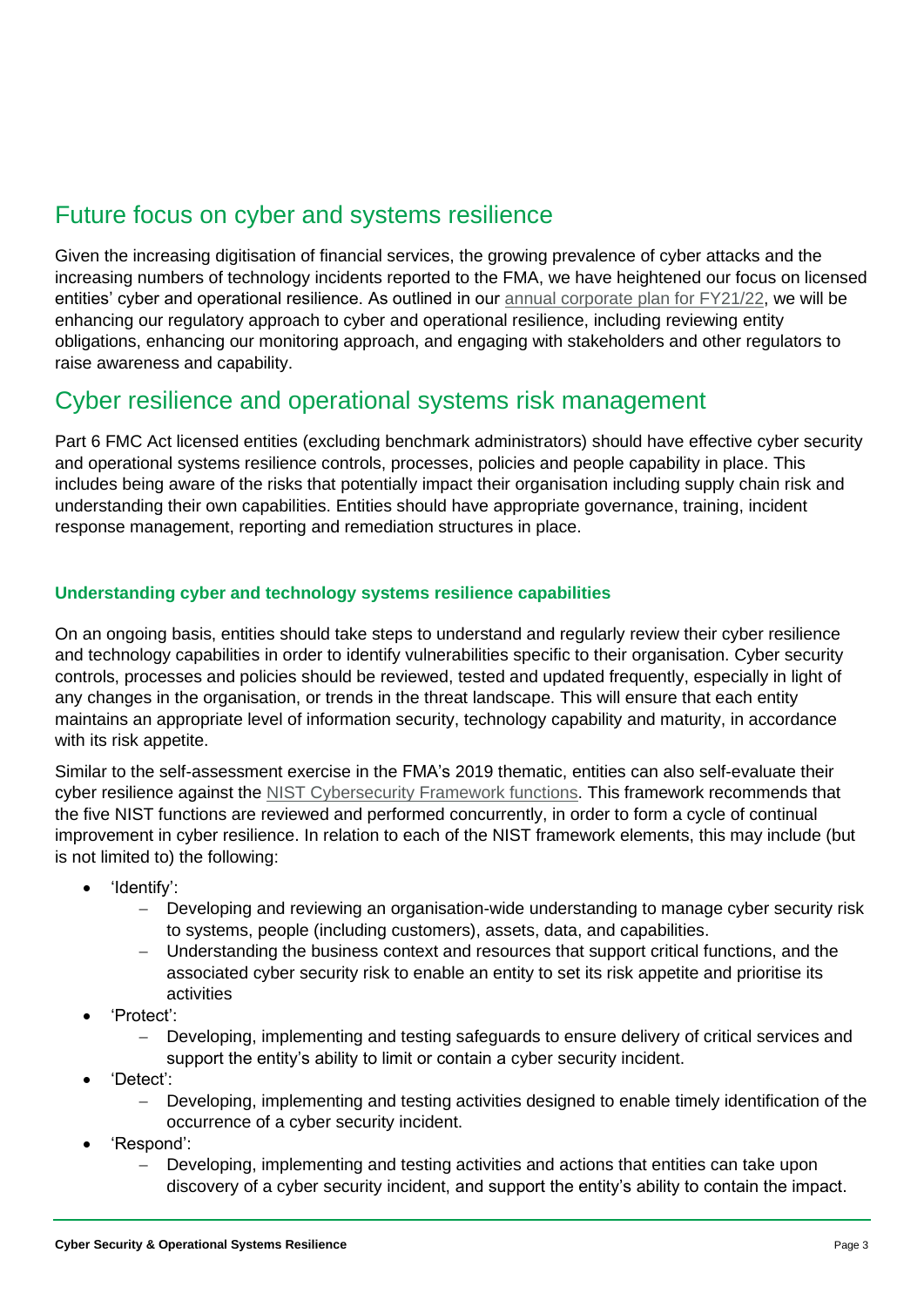- 'Recover':
	- Developing, implementing and testing activities which enable the entity to restore capabilities and/or services that were impacted by a cyber security incident.

Organisations should take steps to understand the maturity and state of their system architecture and technology systems. Organisations should also frequently review their technology and operational systems to identify potential areas of weakness, and to determine if they are fit for purpose. This includes reviewing whether systems and their controls are operating effectively and as intended via testing and quality assurance.

Entities should also consider engaging an independent cyber security or technology specialist to conduct a review which will help them understand their maturity level and identify key points of vulnerability unique to the organisation. This would be a particularly useful exercise for entities without in-house cyber security or technology specialists as it will provide them with a specialised and objective view.

Engaging a cyber security specialist to conduct a penetration test, or performing crisis management simulations may also be useful, as they will test whether the entity's controls, policies and processes are able to withstand a security incident.

The Reserve Bank of New Zealand's [Guidance on Cyber Resilience](https://www.rbnz.govt.nz/hub/news/2021/04/reserve-bank-publishes-cyber-resilience-guidance) also provides a helpful framework for entities that are reviewing and tailoring their cyber resilience controls, processes and policies to meet their technological needs and risk appetite.

[CERT NZ's Critical Controls](https://www.cert.govt.nz/it-specialists/critical-controls/) is another useful resource for entities and their IT professionals. It provides a list of 10 measures which provide the highest degree of protection against common cyber security attacks. Similarly [CERT NZ's Top 11 Tips for Business](https://www.cert.govt.nz/business/guides/top-11-cyber-security-tips-for-your-business/) also provides a list of practical steps for entities to help protect against cyber attacks.

# **Understanding the threat landscape and key risks**

Given the rapidly changing cyber security threat landscape, entities licensed under Part 6 of the FMC Act (excluding benchmark administrators) should be aware of risks that impact their organisation, and must react and adapt accordingly. Entities should be continually scanning the threat landscape to identify potential risks to their organisation and customers. Similarly, entities should monitor for any alerts that may critically impact their service providers.

Entities can stay up-to-date with potential and upcoming cyber security threats by subscribing to [CERT](https://www.cert.govt.nz/business/recent-threats/)  [NZ's alerts and advisories.](https://www.cert.govt.nz/business/recent-threats/)

# **Supply chain risk**

While entities may review and consider cyber security and the resilience of operational systems within their organisation, the same focus and scrutiny is often not applied to their supply chains and third-party vendors. With bad actors more frequently targeting service providers, the risk to supply chains increases.

Entities should frequently review their supply chains and outsource providers to assess their criticality. This involves identifying key services and assets which, if compromised, would cause significant risk or disruption to the business and its activities. Entities should also consider if the information held or processed by outsource providers is confidential or sensitive.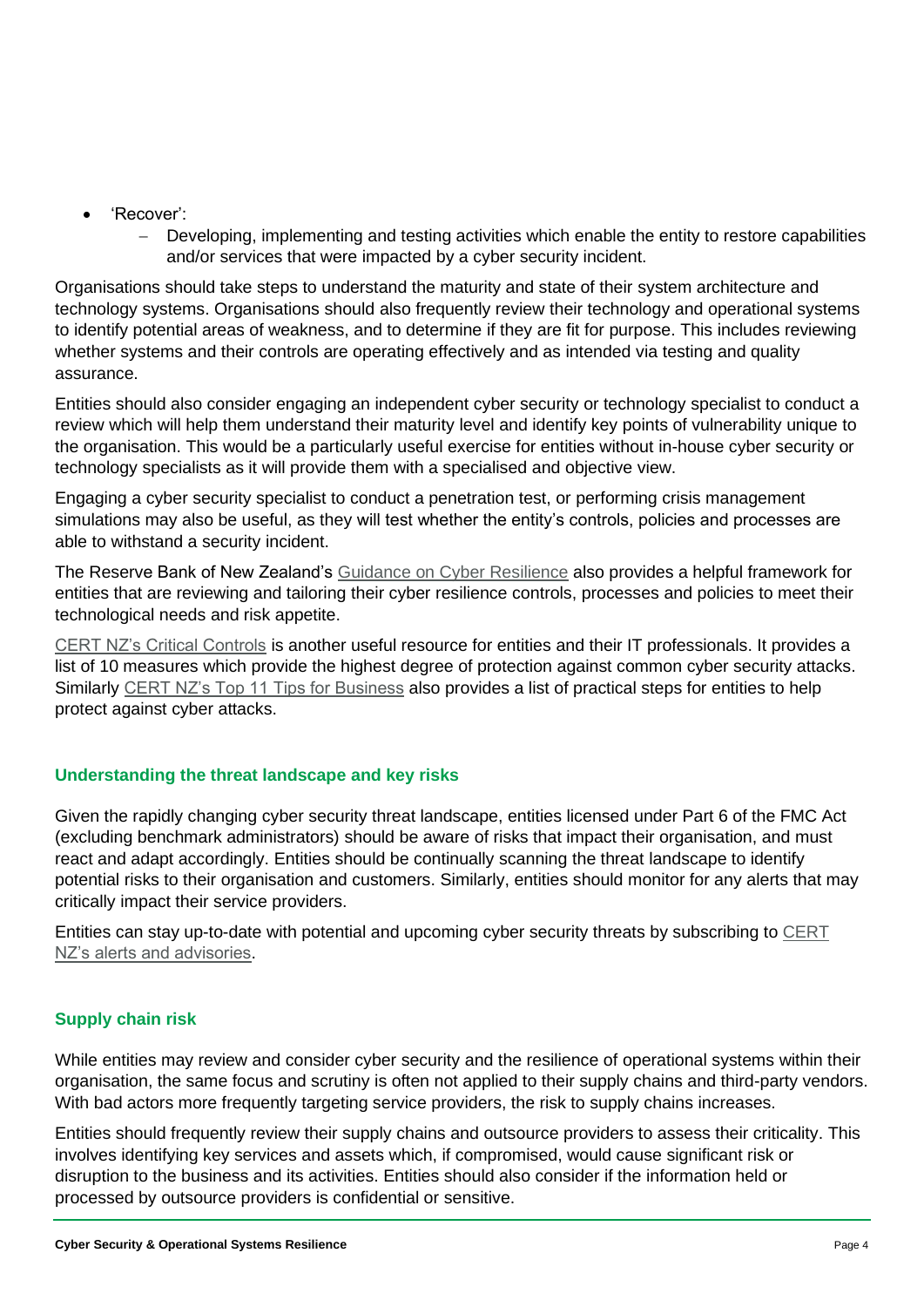Once critical assets and services have been identified, any associated risks can also be assessed. Processes and controls to mitigate the risk of an incident, such as contingency plans, can then be built around the criticality of each asset.

The Outsourcing standard condition for FMC Act Part 6 licensed entities states that entities must be satisfied "that the provider is capable of performing the service to the standard required". As such, entities should take measures to understand their suppliers' security measures and standards, and to communicate their expectations and cyber security requirements to meet their needs. Reviews of outsourced or thirdparty vendors should also consider whether the entity's technology needs and cyber security expectations are continuing to be met.

The NCSC has published helpful [guidance on supply chain cyber security](https://www.ncsc.govt.nz/guidance/in-safe-hands/) which includes information on how entities should review their supply chains, and how they can establish a programme for managing cyber risk within supply chains.

## **Governance**

As cyber security threats impact all levels within an organisation, boards and senior management should have a strong understanding of the state of their operational systems and technology, and the cyber risks facing their organisation. Boards should have a heightened focus on technology risk as they are ultimately accountable for cyber and technology risk management and strategy, and because the loss associated with a technology incident can be severe, e.g. loss of sensitive or confidential business and customer information, reputational loss and financial loss.

Boards should make an ongoing commitment to improving cyber and technology resilience within their organisation. Where uplift or remediation is required, boards should ensure there is sufficient capability and resourcing available. Senior leadership should also be responsible for cultivating a culture of cyber security and technology risk awareness within the organisation.

New Zealand's Institute of Directors provides a number of helpful resources to help boards understand [privacy principles,](https://www.iod.org.nz/resources-and-insights/guides-and-resources/new-zealands-privacy-act-is-changing-key-resources-for-directors/) and cyber [risk and resilience .](https://www.iod.org.nz/resources-and-insights/guides-and-resources/cybersecurity-resources-for-boards/) The NCSC also provides helpful [guidance](https://www.ncsc.govt.nz/guidance/charting-your-course-cyber-security-governance/) to business leaders to enhance their cyber security governance.

## **Training**

As cyber risk exists within all levels of an organisation, cyber security awareness training should be provided to all staff. Employees should be regularly trained on the importance of cyber security, the potential threats to their organisation, the reality of cyber attacks and how to respond to a potential compromise.

Role-specific training should also be provided to staff in higher risk roles, such as those with higher security or access permissions. [CERT NZ](https://www.cert.govt.nz/business/guides/cyber-security-awareness-for-your-staff/) provides useful tips on how organisations can build cyber security awareness within their business.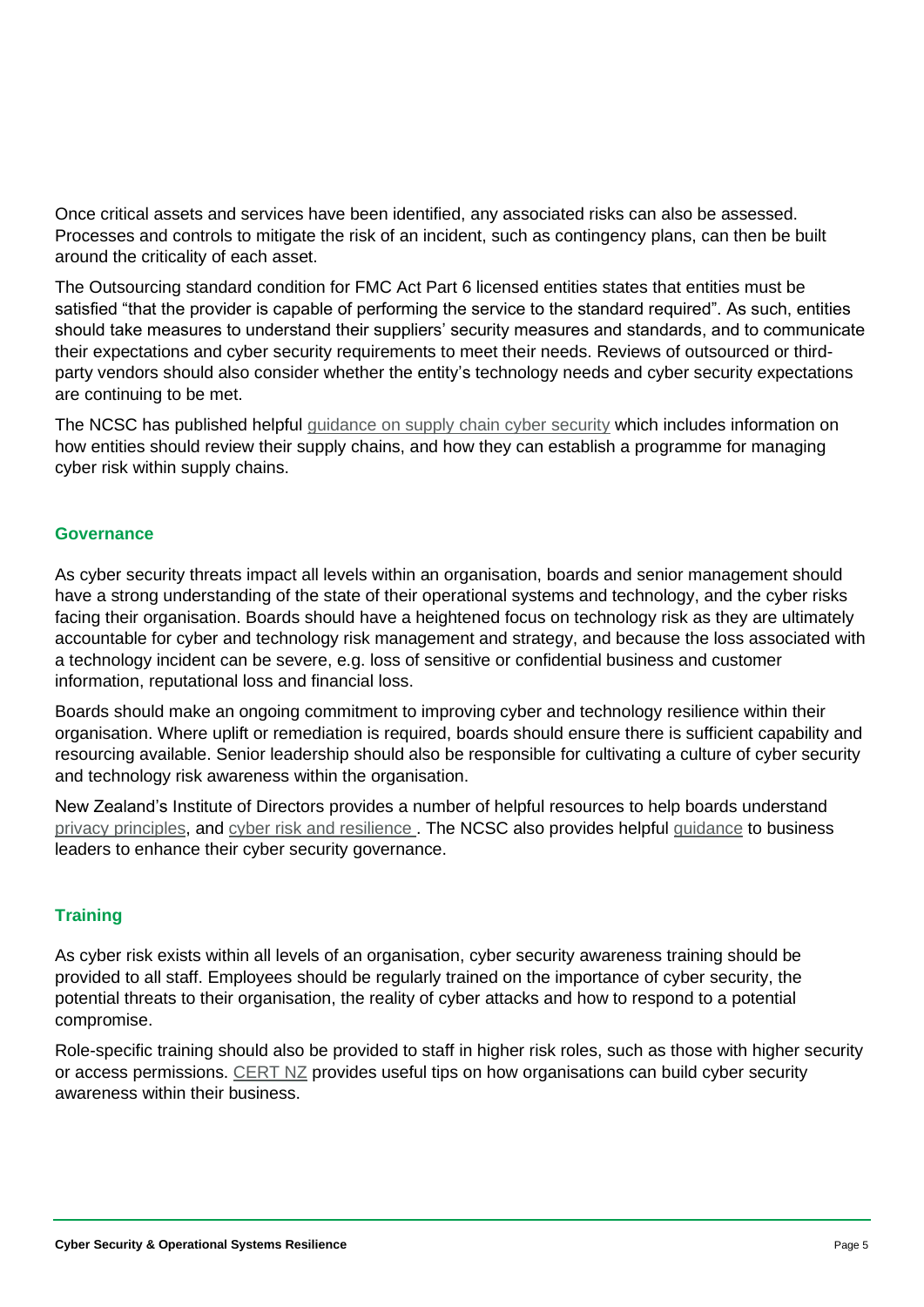#### **Incident response and management**

FMC Act Part 6 licensed entities (excluding benchmark administrators) should have a key focus on preventing cyber attacks and mitigating technology incidents, and be able to demonstrate this by having effective key controls, governance, processes, reporting and frameworks in place.

Entities should have established plans, with clear roles and accountabilities, to help ensure they can resume operations without undue delay. When responding to an incident, entities should immediately enact their business continuity and incident management plans. These plans should also include an approach for informing and remediating customers. Business continuity and incident management plans should be reviewed, tested and updated on a regular basis, so they are up to date and can be immediately implemented in the event of an incident.

The NCSC provides useful [guidance on incident management,](https://www.ncsc.govt.nz/assets/NCSC-Documents/NCSC-Incident-Management-Be-Resilient-Be-Prepared.pdf) including steps on establishing a framework for incident response and management. CERT NZ also provides helpful quidance on responding to cyber [security incidents and breaches.](https://www.cert.govt.nz/business/guides/incident-response-plan/)

## **Reporting**

Entities should notify the FMA of any technological or cyber security event that materially disrupts or affects the provision of their regulated services, or has a material adverse impact on one or more customers. For example, a report of a phishing campaign affecting staff should not be reported to the FMA, however the FMA should be notified if that phishing campaign is successful, i.e. has resulted in the compromise of data or sensitive information, or financial loss.

The notification should include (but not be limited to):

- current status (ongoing, resolved etc)
- business impact
- customer impact
- affected systems
- severity classification
- projected recovery timelines

The notification should be provided to the FMA as soon as practicable. Where the incident is ongoing, the FMA should be kept up to date on status and recovery timelines until the incident has been resolved.

Entities must ensure they comply with all other legal and regulatory obligations relating to such incidents, including reporting obligations required by other regulators. We also encourage reporting cyber incidents to CERT NZ, which can provide advice and guidance on recovering from an incident, and measures to prevent a future occurrence.

#### **Remediation**

Entities should have established incident management plans which include approaches to them informing, remediating and supporting customers in the event of an incident.

Where the incident has resulted in the disclosure of personal information, as defined by the Privacy Act 2020, entities should be aware of their obligations under that Act. The Office of the Privacy Commissioner has published [guidance](https://www.privacy.org.nz/responsibilities/privacy-breaches/responding-to-privacy-breaches/#:~:text=Under%20the%20Privacy%20Act%202020,as%20you%20are%20practically%20able.) on responding to privacy breaches.